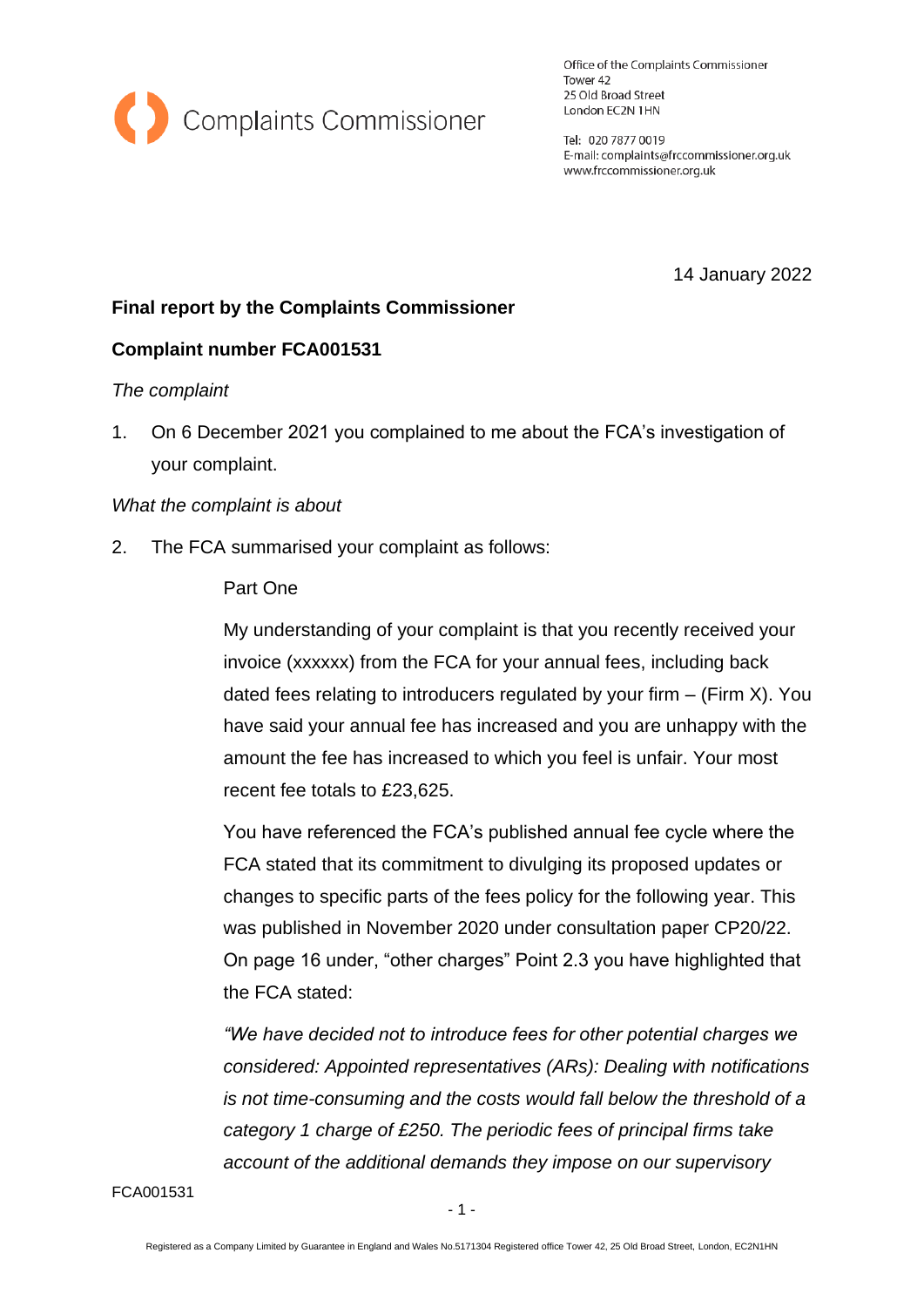*resources since they are charged on the basis of their own income plus the combined incomes of all their ARs."*

You feel this is contradictory to the FCA's current actions in relation to these fees as the FCA has admitted in November 2020 that the income generated by these introducers is already used to calculate firm's annual fee and this would effectively be "taxing" this income twice. You are unhappy that despite the FCA's commitment in November 2020 and in April 2021 consultation paper CP21/8 the FCA has defaulted on this decision and proposed to charge additional fees to be levied on each of your firm's appointed representatives. You have said that this was now subsequent to the date that the FCA were proposing to backdate the fees from, with no notice or opportunity for firms to review the income generated by their introducers, compared to the potential costs that the FCA were knowingly about to charge firms retrospectively.

You feel the FCA has acted unfairly in imposing these backdated fees as it knew the number of Introducer Appointed Representatives (IAR) your firm had. You do not agree that with the FCA's statement that it 'considers the cost per AR is minimal' when it is charged retrospectively and applies to 315 introducers whom your firm have no chance of charging retrospectively. Since you were informed of the FCA's intention you have consulted with your introducers and reduced this number to 55. You have said 55 x £75 would be a lot more manageable for a small company that has suffered tremendously during the last 18 months and is relying on loans backed by the government to survive and protect jobs.

To summarise this aspect of your complaint, you are unhappy that the FCA have chosen to deviate from its published annual fees consultation cycle and renege on its published commitment to not charge these specific fees.

Part Two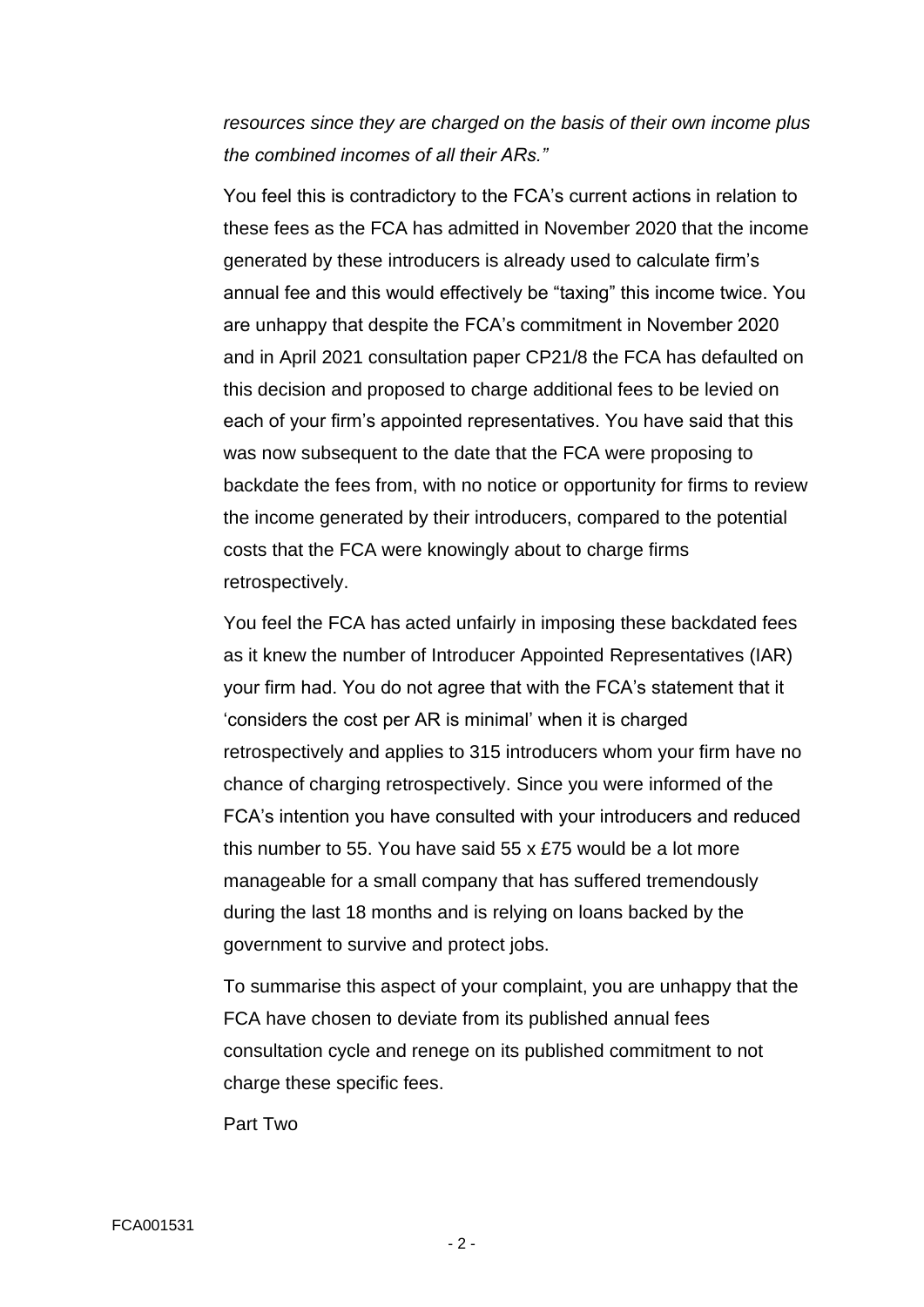You have said that you were informed by the FCA's helpdesk, which is known as the FCA's Supervision Hub (the Hub) (call ref xxxxx), that the FCA will not be back-dating the charge and that it wasn't starting until November and that the £75 charge would be for registering a new IAR. You are unhappy that you have now been presented with an additional invoice for £23,625 which includes backdated fees.

You therefore want to complain about the retrospective nature of this new fee and the advice you were given by the Hub in July 2021.

You have also stated that you were only recently advised that the FCA has a backlog for adding any new introducers to a firm's license or making amendments, which will mean it may take up to six months to complete. You have questioned how this could be correct when the FCA is attempting to charge extra for this service?

### Remedy

In order to resolve your complaint, you are seeking a credit of £23,625, relating to your recent invoice number (xxxxxx) and the disproportionately sized fee relating to the number of IARs that were on your license as of the 1 April 2021.

### *What the regulator decided*

3. The FCA excluded part one of your complaint and partially upheld part two, they advised you:

## **Our response to Part One of your complaint**

Paragraph 3.4(c) of the Scheme explains that this type of complaint is excluded from the Scheme. This is because your complaint relates to the performance of the regulators' legislative functions as defined in the Financial Services Act 2012 (including making rules and issuing codes and general guidance).

Although I have not investigated your complaint formally under the Scheme, I have liaised with the area of the FCA most closely connected to your complaint in order to provide you with a response to the matters raised.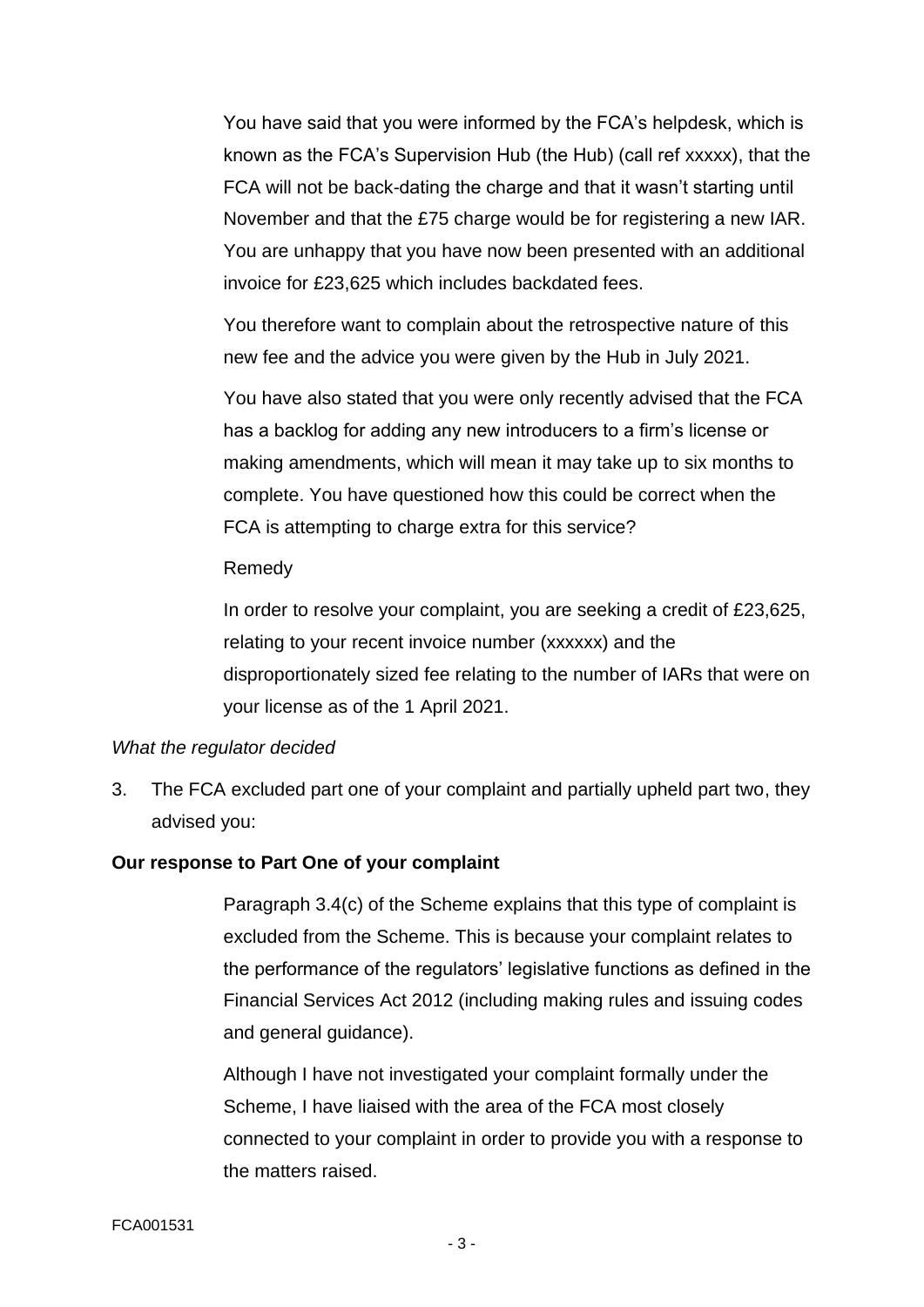The FCA is funded entirely through fees from the firms it regulates and receives no government grants or other subsidies. We set fees to recover costs and not to influence policy.

As outlined in our consultation paper, CP21/8: FCA regulated fees and levies: rates proposals 2021/22, recent thematic reviews and a subsequent call for input identified significant concerns over how the appointed representative (AR) regime works in different sectors. We are therefore beginning a programme of work to give greater scrutiny to the AR model, including proactive and targeted supervision. The programme will be funded by AR and introducer AR fees, which are set at a flat rate of £75 per IAR and £250 per AR. While we appreciate that some firms will pay higher fees than anticipated, overall, we feel that this fee model is the best way to distribute the costs among principal firms. Further details on this decision can be found in our policy statement PS21/7: FCA regulated fees and levies 2021/22.

### **Decision**

For ease of reference, I have provided my findings under separate subsections for Part Two. My letter explains, below, that I have not upheld Part Two (i) and Two (iii) but have upheld Part Two (ii) of your complaint.

#### **Background**

In reaching my decision, I reviewed the case progression notes, emails on file, any applicable telephone recordings and considered their guidance and related actions.

On 22 July 2021, you contacted the Supervision Hub (the Hub), as you had received guidance from your own Compliance Advisor, that the FCA were proposing to charge additional fees for each Introduce Appointed Representative (IAR) on a firm's licence. You were wanting to know whether this would be implemented for new IARs, or retrospectively applied to existing IARs going forward. The Supervisor provided guidance and referred you to the Consultation Policy Statement PS21/7. Within this statement, you were guided to Page 58,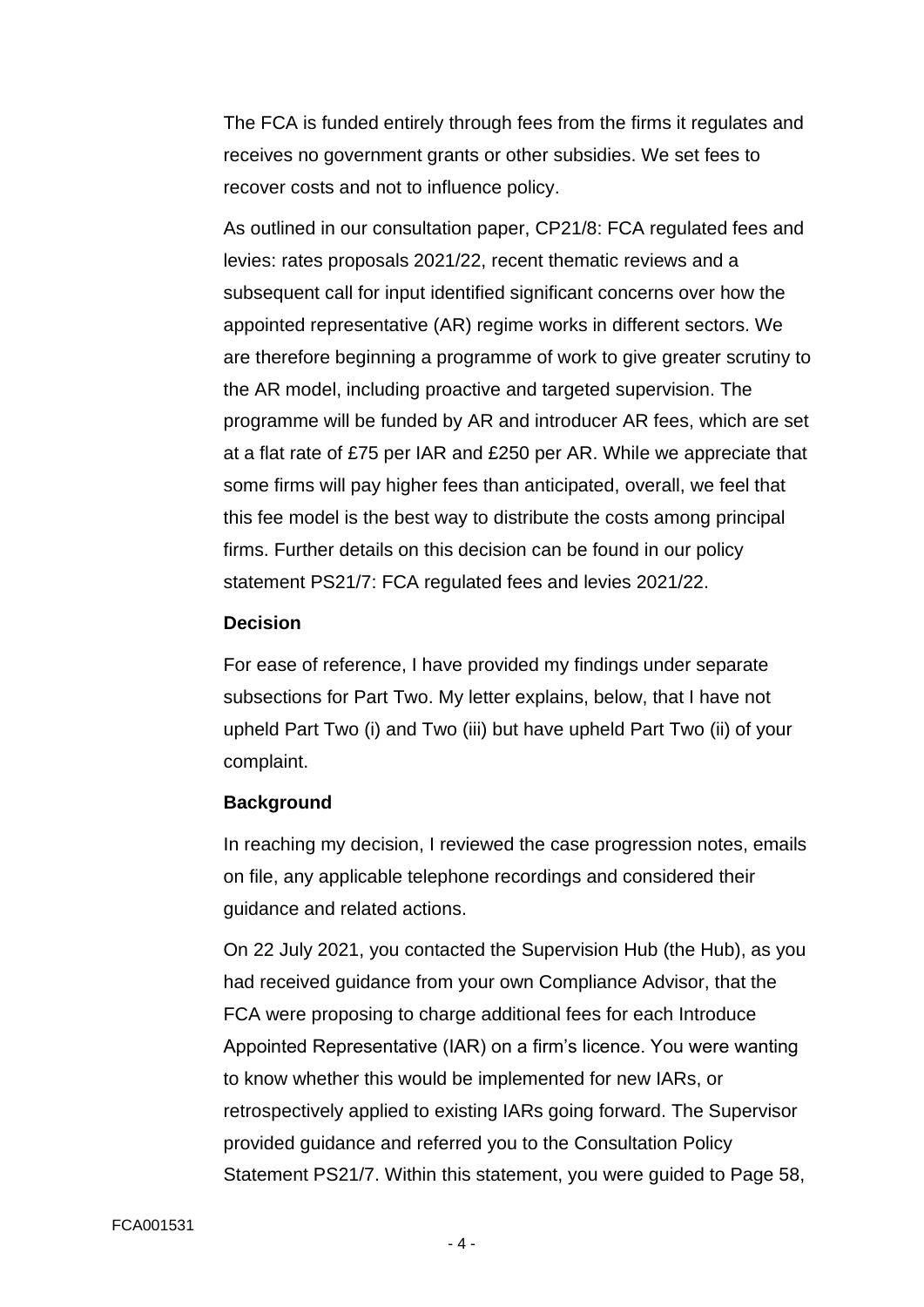Section A22, regarding the Band Width and Fee for Appointed Representatives.

The Supervisor then suggested that it was their understanding the Policy "May" be implemented in November and that the proposed additional fee for IARs, which in your case was £75, was for new IARs and that it would not be backdated. Although, the Supervisor did indicate that his understanding was based purely on their summary research during the call and more information would be available closer to the time. The Supervisor then stated that if further advice was required at a later stage, to call back quoting the above case reference and the Hub would be happy to review and liaise with the applicable Policy Team.

### **Findings**

In consideration, I have reflected over the above timeline and liaised with the Finance Team to gain their understanding on the fee, why it was issued and considered the relevant policy guidance.

### *Part Two*

(i) Retrospective nature of the new fee

As I understand, your Firm was issued the following invoice of £30,516.84, with a payment due date of 8 October 2021.

The policy statement PS21/7, sets out the FCA fee rates for 2021/22, so was effectively implemented immediately. Both the policy statement and the consultation paper CP21/8, which preceded it, sets out the proposed fee and that it would be based on the number of IARs and ARs at the beginning of the fee year (1 April).

As the above invoice explained and in accordance with the above Policy Statements, your firm was charged for all the IARs registered on 1 April 2021. This is referred to on Page 3 of the invoice, whereby in accordance with the Tariff data of 316 IARs, you were charged a net fee of £23,626.00.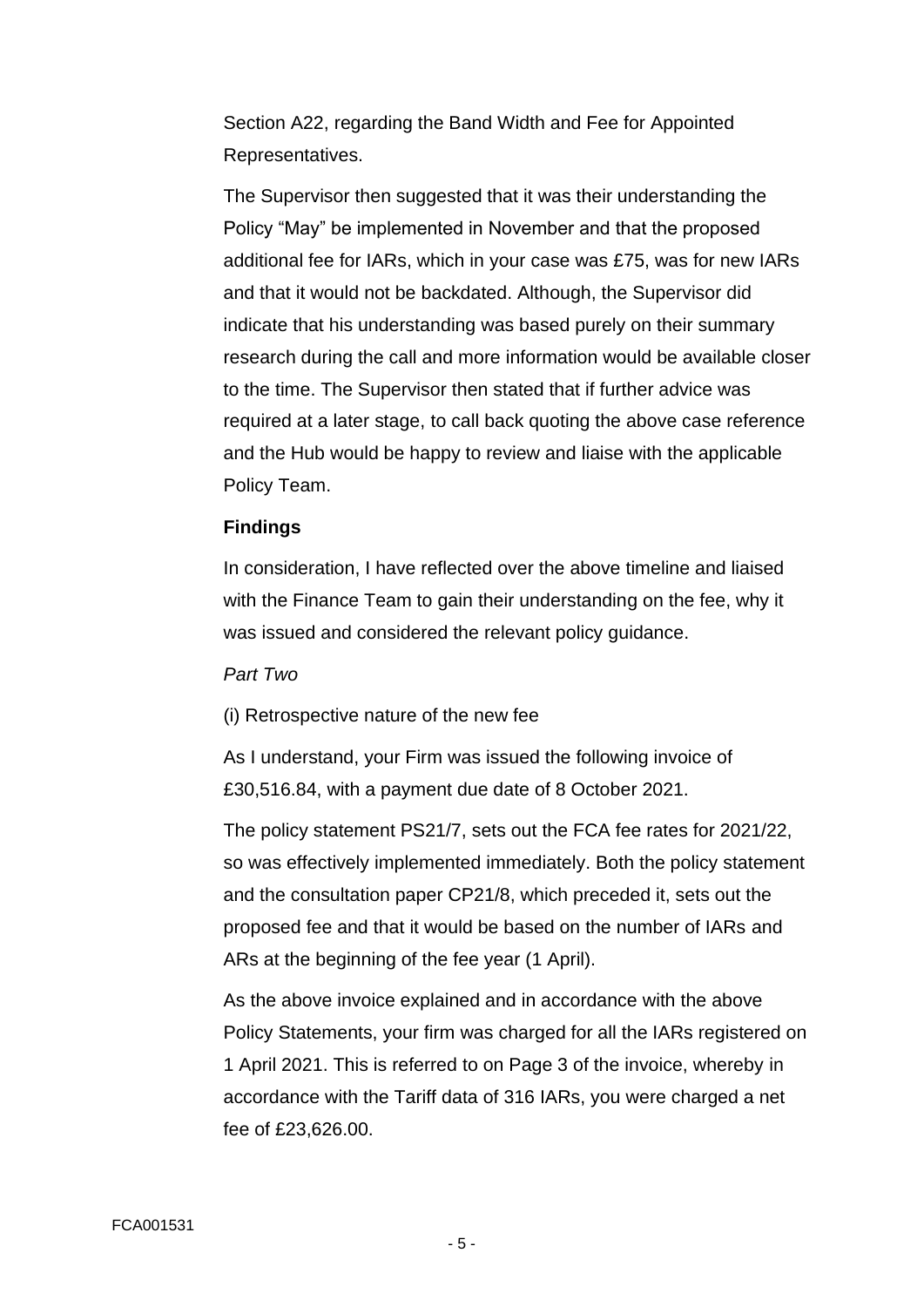The fee for an IAR is £75, which has not been backdated in that it applies for this current fee year, rather than any historical periods. However, as the assessment date is 1 April, the fee is based on data that may become outdated as your firm's AR/IAR population changes.

It is my view that the concerned invoice was issued correctly and in accordance with the relevant policy guidance. I am therefore unable to consider a refund of the fee and cannot uphold this part of your complaint.

### *Part Two*

#### (ii) Guidance given by the Hub

It is my view, having reviewed the recording of the call you had with the Hub, that the Supervisor should have engaged with the relevant Areas. I have noted that the Hub Supervisor did conclude that their understanding of the document being referenced, that is PS21/7, was after summary research during the call and more information would be available "closer to the time". The Supervisor also suggested that you read the document as a good "starting point".

However, it is my view that errors were identified during the above call, which may have avoided any potential misunderstandings. These are below:

• Policy Statement PS21/7, in accordance with guidance received by the Finance Team, was effectively implemented immediately. This is contrary to the advice you received during the call, which suggested an implementation date of November. Whilst I can appreciate that the Supervisor did imply this was his understanding, guidance given by Supervisors should not be based on suggestive understanding. It is my view that the Supervisor should have gained the relevant information from Policy teams and provided a response to you once conclusive information had been gained.

• The Supervisor also provided suggestive guidance in that it was his understanding the fee for IARs was for new applications and that it would not be backdated. Again, whilst the Supervisor did indicate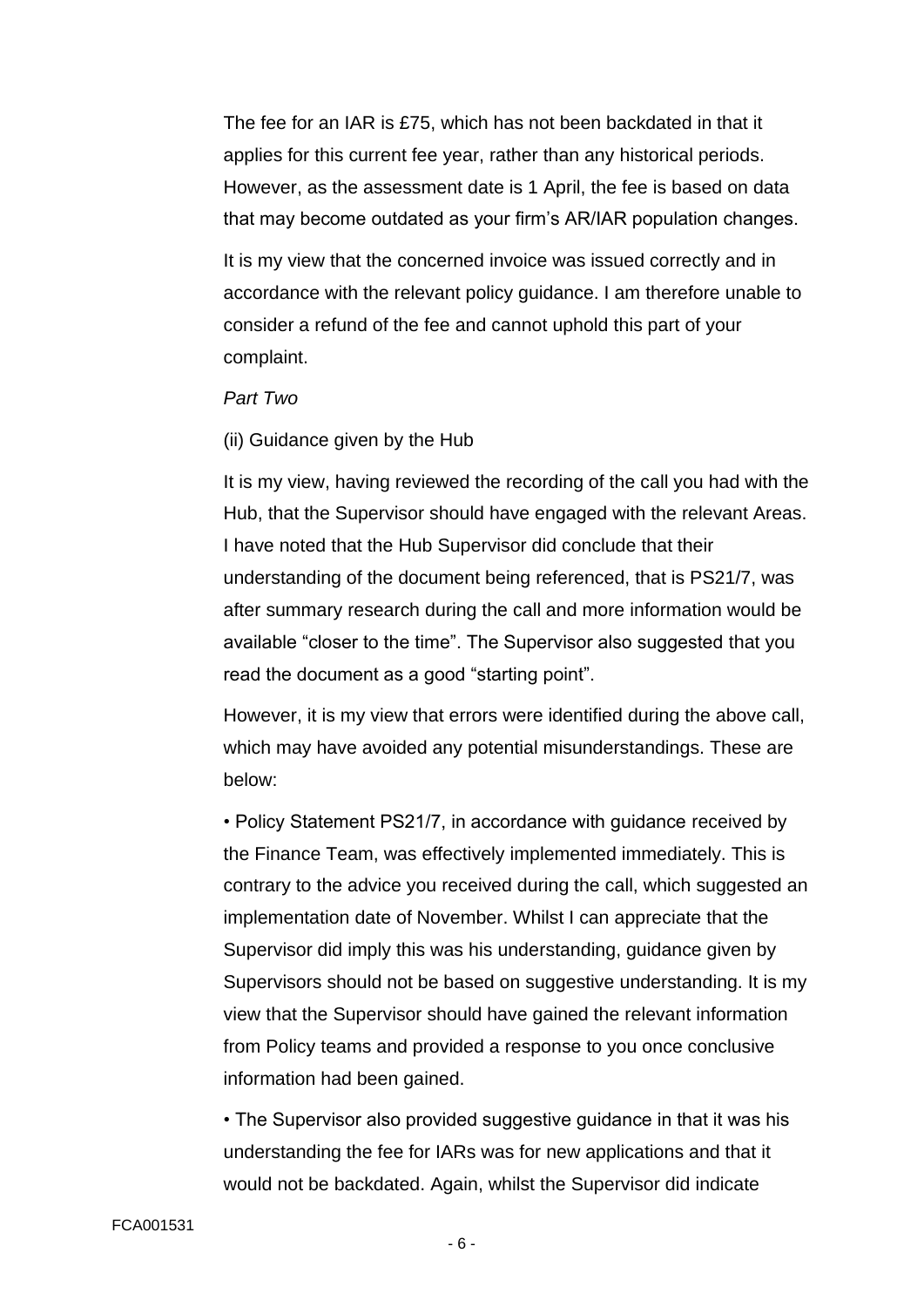during the call that his understanding was based on summary research during the call and that more information would be available closer to the time, it is my view that this provided an unnecessary misunderstanding to the matter and the Supervisor should have applied the same approach as stated above or avoided giving a personal opinion on the guidance, when unsure and requested that you sought independent advice.

• For this reason, I have upheld this part of your complaint.

### *Part Two*

(iii) Appointed Representatives (AR)/IAR Backlog and Fee

I have liaised with the relevant team responsible for the above and haven't seen any evidence suggestive of a backlog of six months being in place.

Principal firms charge ARs for the services they provide. The FCA understands that Principal firms include in these charges the recovery of their FCA fees as well as other fees they pay for the Financial Services Compensation Scheme (FSCS), FOS, MaPS etc. Some Principal firm respondents commented that they are less likely to be able to pass on the £250 AR fee in the introducer business model. The FCA believed that the reduced IAR fee of £75 will mean that Principal firms would be more able to pass on, or absorb, the lower fee. IARs registered with the FCA can provide a level of financial services to consumers as part of wider holistic services. The FCA, on this basis, do not believe the payment of £75 to enable them to do so is unreasonable.

Therefore, in consideration, the fee of £75 is a standardised regulatory fee charged by the FCA to applicable firms. The fee is not an additional charge to fast-track applications or amendments. I am therefore unable to uphold this part of your complaint.

#### **Conclusions**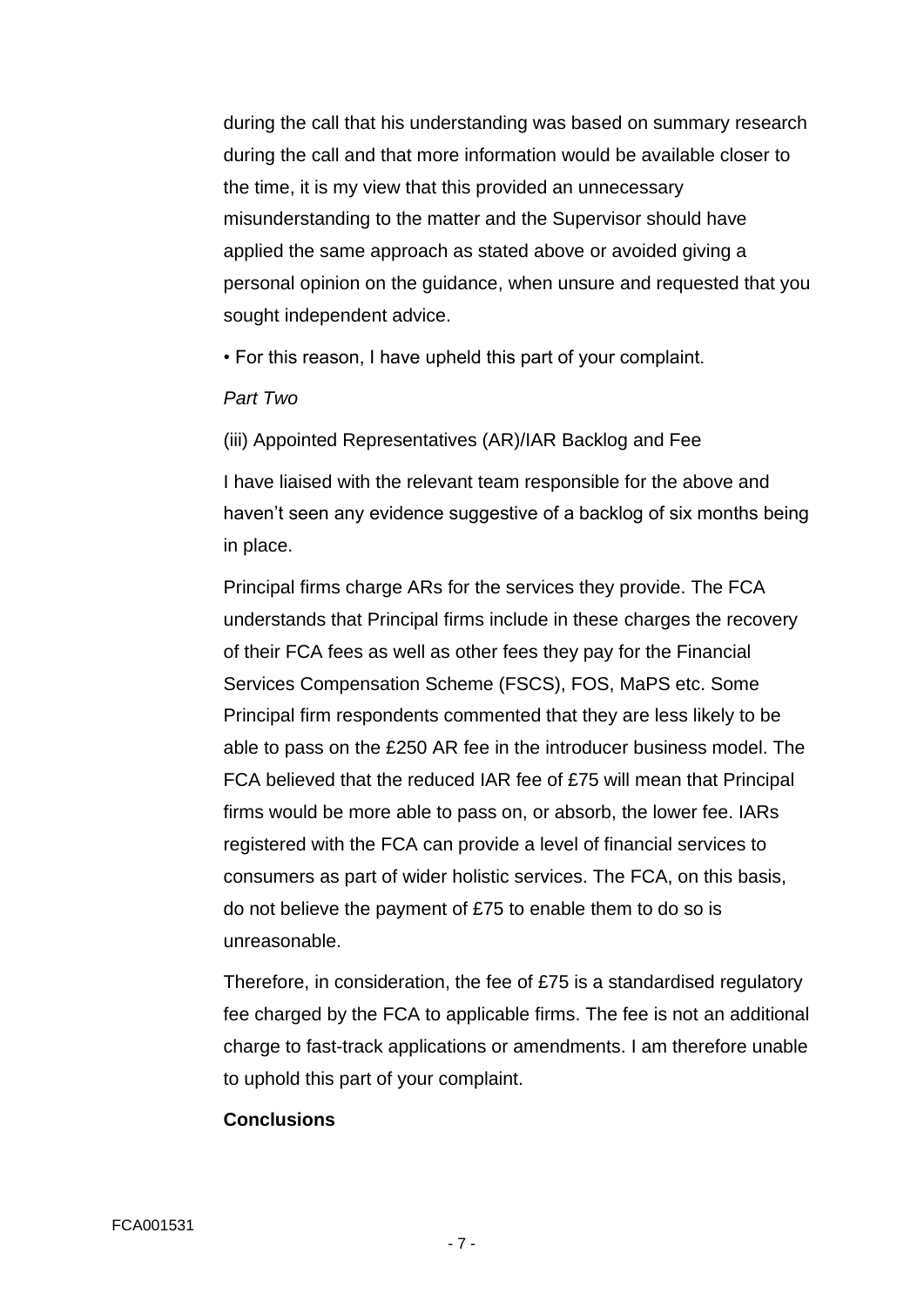For these reasons set out above, I have partially upheld your complaint.

# *Why you are unhappy with the regulator's decision*

4. You have asked me to review the FCA's decision.

## *My analysis*

- 5. You are unhappy the FCA have charged you for 315 IFA's retrospectively without any warning and following information you were provided by the Helpdesk (Supervision Hub), when you called in July 2021. Furthermore, you do not agree part one of your complaint should be excluded from the Complaints Scheme.
- 6. You have told me the that:

The FCA does not have the power to retrospectively apply charges it has not consulted on. This applies from the date the fee became due not invoiced.

The FCA believed that the reduced IAR fee of £75 will mean that Principal firms would be more able to pass on, or absorb, the lower fee". On what basis has this assumption been made?

- 7. I can sympathise with your situation, however your complaint about the IFA fee does relate to the FCA's legislative functions, so the information the FCA Complaints Investigator gave you was correct. Your complaint about this fee falls outside the Complaints Scheme and for those reasons I am unable to investigate this matter for you.
- 8. In response to my preliminary report, you raised further complaint points about the fee through your advisor. For the same reason as above, I am unable to investigate these points as they fall outside of the Complaints Scheme.
- 9. I am pleased the FCA have upheld the part of your complaint relating to information you were provided when calling the Supervision Hub in July 2021.It is clear you were not given accurate information and I can appreciate how frustrating this must be.